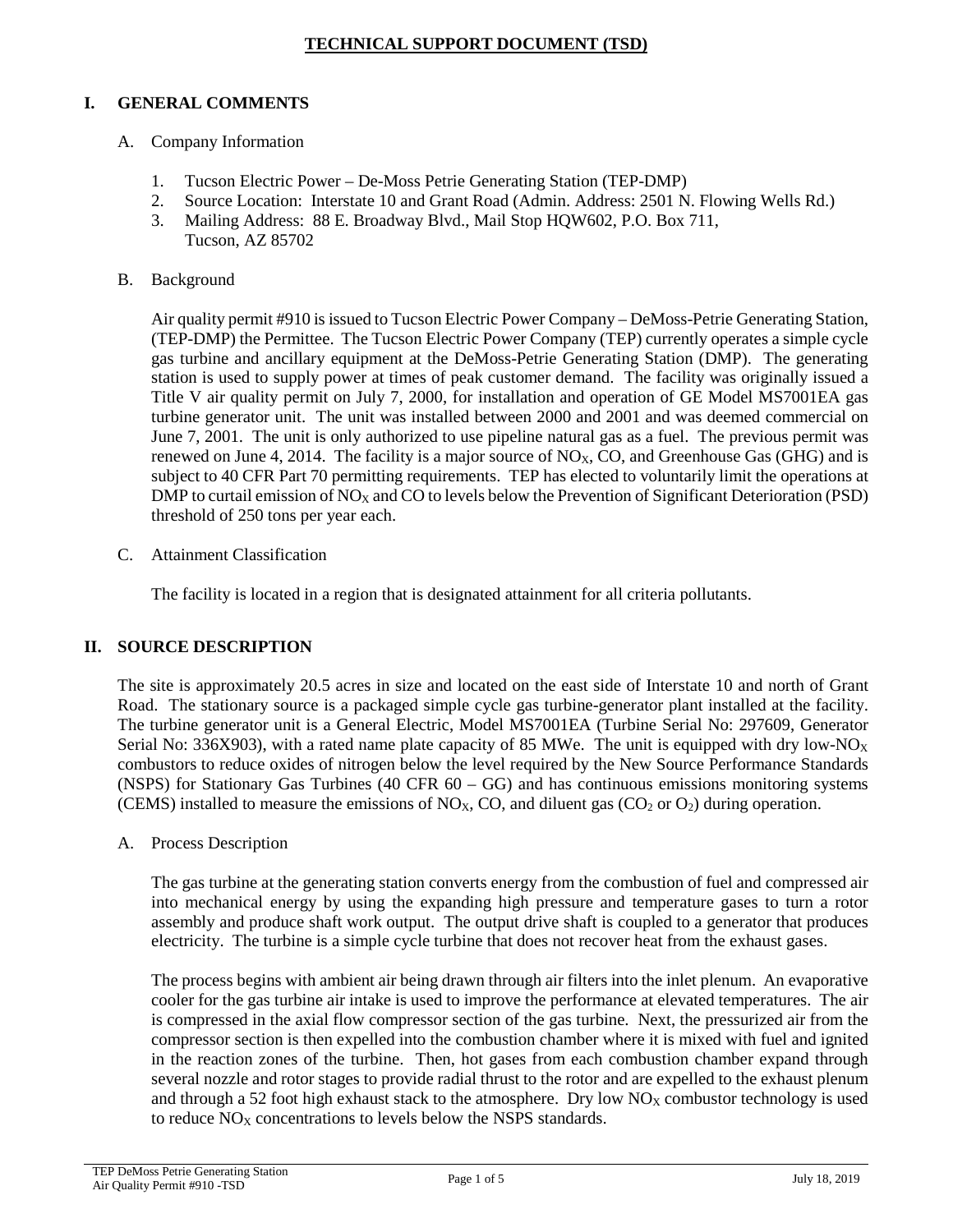#### B. Air Pollution Control Equipment

Technically, none; however, the unit is equipped with Dry Low- $NQ_X$  combustors. These design features are a passive control measure that act to prevent  $NO<sub>X</sub>$  from forming and are not considered a control device by definition in 40 CFR 64.1

### **III. REGULATORY HISTORY**

This is the third 5-year Title V permit for TEP-DMP; the first permit was written to allow the Permittee to install the unit.

A. Testing & Inspections

Inspections have been conducted regularly. The previous full compliance inspection (FCE) was conducted in April 9, 2018, with no deficiencies noted with respect to permit conditions. Since the last FCE, PDEQ has received no complaints or excess emission/permit deviation reports for the facility, and no compliance or enforcement actions have been issued to the facility. TEP-DMP is currently in compliance with all permit and regulatory requirements. Annual RATA tests of the performance of the CEMS using reference methods have been performed by TEP since 2001.

B. Excess Emissions

There have been no excess emissions at this facility.

### **IV. EMISSIONS ESTIMATES**

The following table of emission estimates is a result of calculations submitted by TEP and verified by PDEQ in their renewal application. PDEQ has determined based on performance testing data that  $NO<sub>X</sub>$  is the limiting pollutant and under certain operating conditions the unit can operate 8760 hours without exceeding the  $NO<sub>X</sub>$ and CO emission limits. The Potential to Emit (PTE) was estimated using AP-42 emission factors and 8760 hours of operation. Actual emissions are calculated from CEMS data to ensure the facility does not exceed the PSD thresholds for  $NO<sub>X</sub>$  and CO (250 tpy). The following estimates, except for the  $NO<sub>X</sub>$  and CO limits, are for reference purposes only and are not intended to be enforceable limits. See Section VIII – Miscellaneous Comments of the TSD for further comments on the PTE and emission standards and limits.

| <b>Pollutant</b>                   | <b>Emission Factor</b><br><b>lb/MMBTU</b> | <b>Potential to Emit</b><br>TPY |
|------------------------------------|-------------------------------------------|---------------------------------|
| Nitrogen Oxides (NOx)              |                                           | < 250                           |
| Carbon Monoxide (CO)               | 0.082                                     | $<$ 250                         |
| Particulate Matter (as $PM_{10}$ ) | 0.0066                                    | 26                              |
| Sulfur Oxides (SOx)                | 0.0021 <sup>1</sup>                       | 8                               |
| Green House Gas (CO2e)             | 111.11                                    | 433, 059                        |
| Volatile Organic Compounds (VOC)   | 0.0021                                    | 8                               |
| Lead                               | Non-Detect                                | Negligible                      |
| Hazardous Air Pollutants (HAPs)    | 0.00103                                   |                                 |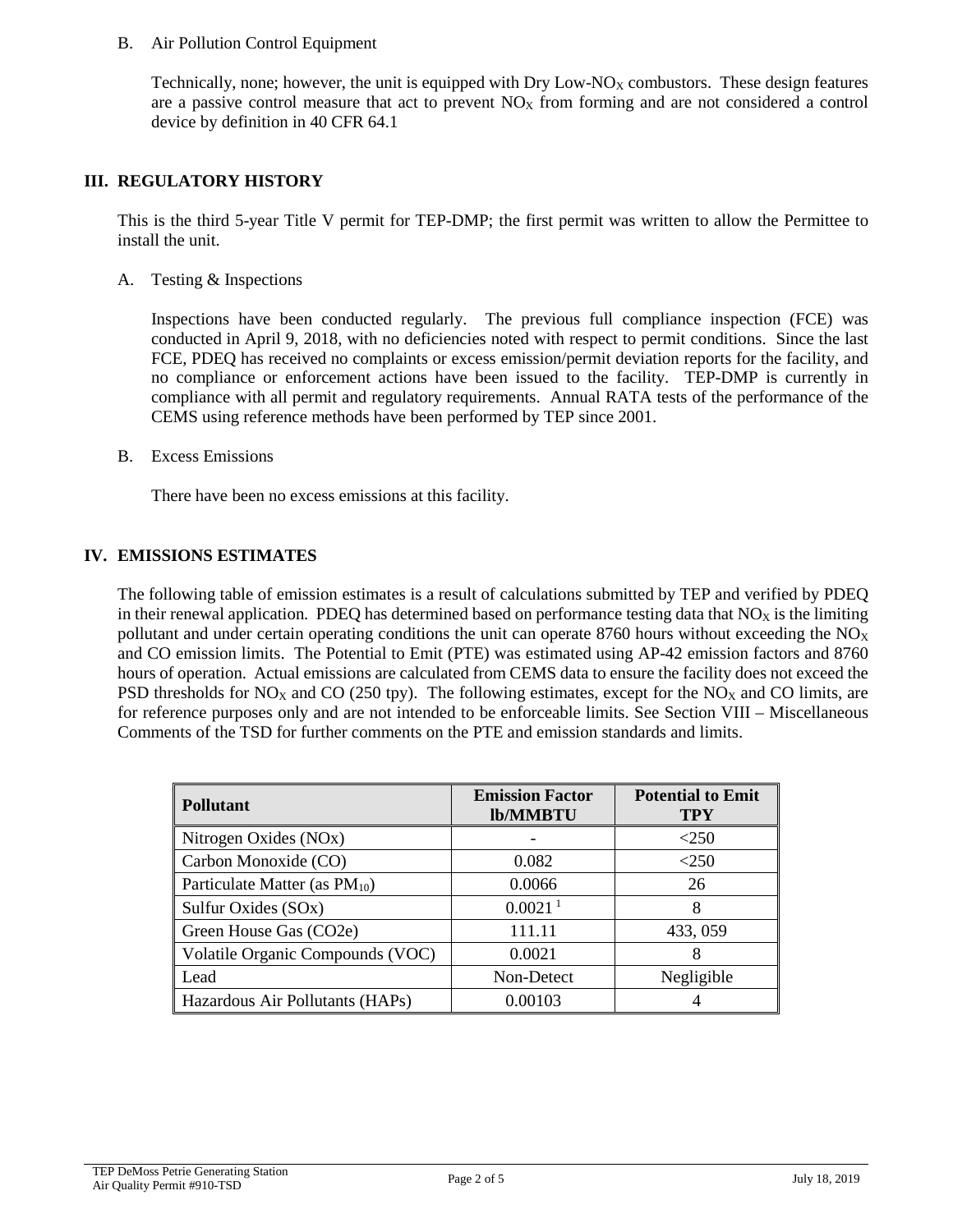### **V. Applicable Requirements**

A. Code of Federal Regulations (CFR):

New Source Performance Standards (NSPS)

40 CFR 60 Subpart A, NSPS General Provisions 40 CFR 60 Subpart GG, Standards of Performance for Stationary Gas Turbines

National Emission Standards for Hazardous Air Pollutants (NESHAP)

40 CFR 61 Subpart M, National Emission Standard for Asbestos (Demolition/Renovation)

**OTHERS** 

40 CFR 75, Continuous Emission Monitoring

B. Pima County State Implementation Plan (SIP):

| Rule       |     | $103$ – Authority                                           |
|------------|-----|-------------------------------------------------------------|
| Rule       |     | 111 - General Applicability                                 |
| Rule       |     | 212 – Sampling, Testing, and Analysis Requirements          |
| Rule       |     | 222 – Permit Display or Posting                             |
| Regulation |     | 24 – Permit Fee Schedules/Non-Fee Requirements              |
| Rule       |     | 301 – Planning, Construction, or Operating Without a Permit |
| Rule       |     | 318 – Vacant Lots and Open Spaces                           |
| Rule       |     | 321 – Standards and Applicability (Includes NESHAPS)        |
| Rule       |     | 332 – Compilation of Mass Rates and Concentrations          |
| Rule       |     | 343 – Visibility Limiting Standard                          |
| Regulation |     | $50 - Periodic Testing$                                     |
| Rule       |     | 623 – Reporting for Emission Inventories                    |
| Rule       | 621 | - Reporting for Compliance Evaluations                      |
|            |     |                                                             |

## C. Pima County Code (PCC) Title 17:

| <b>Statutory Authority.</b>                                      |
|------------------------------------------------------------------|
| Planning, Constructing, or Operating Without a Permit.           |
| Permit display or posting.                                       |
| Permit shield.                                                   |
| Material permit condition.                                       |
| Test methods and procedures.                                     |
| Permits Containing synthetic emission limitations and standards. |
| Performance tests.                                               |
|                                                                  |
| Permit application processing procedures for Class I Permits.    |
| Permit Contents for Class I permits.                             |
| Review by the EPA and affected states for Class I Permits        |
|                                                                  |

- 17.12.070 Acid Rain
- 17.12.080 Compliance plan.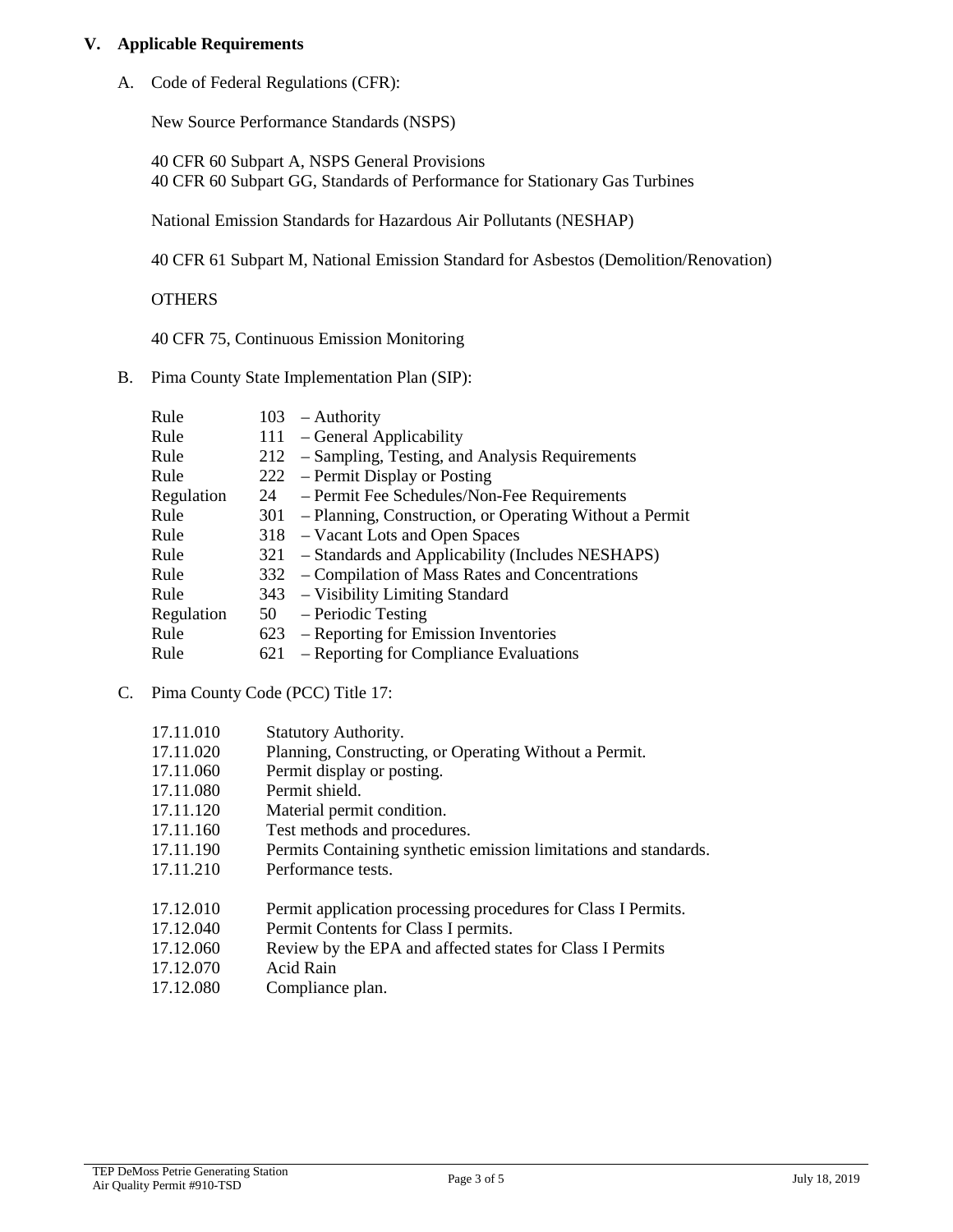| 17.12.090 | Facility changes allowed without permit revisions.                                    |
|-----------|---------------------------------------------------------------------------------------|
| 17.12.100 | Administrative permit amendments.                                                     |
| 17.12.110 | Minor permit Amendments.                                                              |
| 17.12.120 | Significant permit revision.                                                          |
| 17.12.130 | Permit reopenings – revocation and reissuance – termination.                          |
| 17.12.140 | Permit renewal and expiration.                                                        |
|           |                                                                                       |
| 17.12.160 | Annual emissions inventory questionnaire.                                             |
| 17.12.170 | Excess emissions reporting requirements.                                              |
| 17.12.180 | Affirmative defenses for excess emissions due to malfunctions, startup, and shutdown. |
|           |                                                                                       |
| 17.12.220 | Fees related to Class I permits.                                                      |
|           |                                                                                       |
| 17.16.020 | Noncompliance with applicable standards.                                              |
| 17.16.040 | Standards and applicability (includes NESHAP).                                        |
| 17.16.050 | Visibility limiting standard.                                                         |
| 17.16.080 | Vacant lots and open spaces.                                                          |
| 17.16.340 | Standards of Performance for Stationary Rotating Machinery                            |
|           |                                                                                       |
| 17.20.010 | Source sampling, monitoring and testing.                                              |
| 17.20.040 | Concealment of emissions.                                                             |
| 17.20.100 | Continuous Monitoring – General Specifications                                        |
|           |                                                                                       |
|           |                                                                                       |

Chapter 17.28 – Violations and Conditional Orders

Article I – Violations (inclusive) Article II – Conditional Orders (inclusive) Article III – Circumvention (inclusive)

D. Not Applicable:

40 CFR 64, Compliance Assurance Monitoring

The unit utilizes low-NO<sub>X</sub> combustors to limit the formation of NO<sub>X</sub>. These design features are a passive control measure that act to prevent  $NO<sub>X</sub>$  from forming and are not considered a control device by definition in 40 CFR 64.1.

## **VI. Acid Rain Provisions**

This has been carried over from the previous permit. The name of the Designated Representative and application date of the current acid rain permit application has been updated. The control officer will evaluate the Acid Rain Provisions at each renewal to ensure they are accurate.